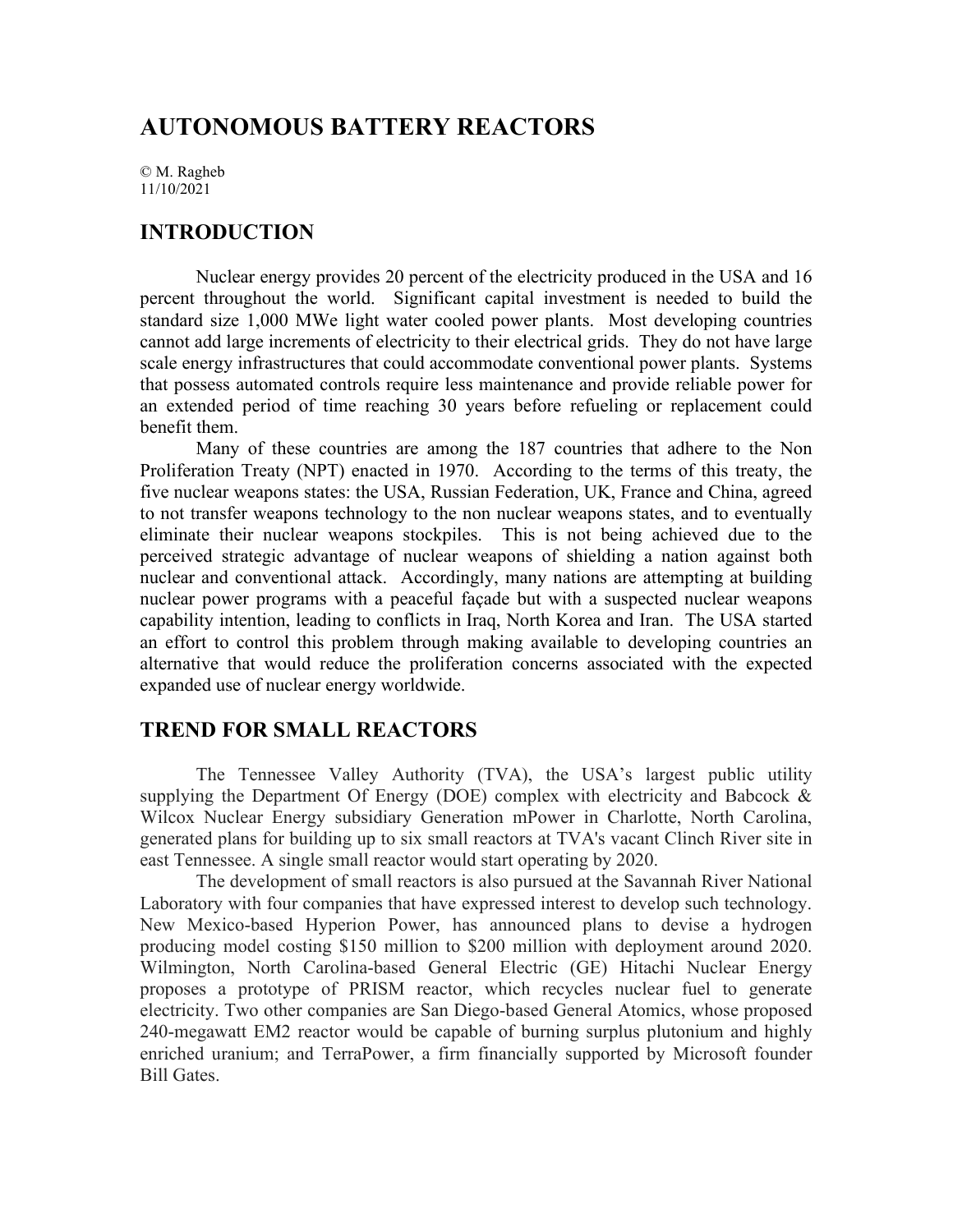### **SELF CONTAINED REACTOR APPLICATIONS**

The Small Sealed, Transportable, Autonomous reactor or SSTAR reactor design would allow the USA to provide a tamper resistant reactor to non weapons states, while safeguarding sensitive nuclear technology. The nuclear fuel from the sealed reactor would be returned back to the USA for refueling or maintenance, all of this while providing a degree of dependence on the supplier nation for the vital electrical supply, providing economical and political leverage influence and leverage.

Small autonomous or nuclear battery reactors providing 10-100 MWe of power are proposed for remote power applications, instead of the central power stations sizes of 1,000 MWe.

An interesting application arose for the small town of Galena, Alaska. Energy to power electricity is important for the survival of Galena. Winter temperatures can dip below minus 60 degrees Fahrenheit or minus 51 degrees Celsius. Daylight is scarce because of the short days during the winter.

The town is paying 28 cents/kwh for its electricity, about three times the national average. Galena is a 700 persons Athabascan Indian village on the Yukon River, located 275 miles west of Fairbanks and 550 miles northwest of Anchorage, Alaska, is powered by generators burning diesel that is barged in during the Yukon River's ice-free months, posing a spillage hazard.

The Japanese company Toshiba, proposed for it a demonstration small nuclear reactor named 4S for Super Safe, Small, and Simple. It is offering it a free reactor. Galena will only pay for operating costs, bringing down the price of electricity to less than 10 cents/kwh. The 4S is a sodium-cooled fast spectrum low pressure reactor.

If the Nuclear Regulatory Commission in Washington, D.C., approves the plan, the reactor would be the first new one permitted in the USA since the early 1980s. Before the reactor is built at Galena, though, a prototype must be built costing about \$600 million, and take six to eight years. Once the prototype is approved, additional plants could be built for about \$20 million each. It is necessary to overcome the scale disadvantage that is a common problem to small reactors, and to lower its construction cost.

Lawrence Livermore National Laboratory, LLNL, Los Alamos National Laboratory, LANL, and Argonne National Laboratory, ANL have collaborated on the design of a self contained nuclear reactor with tamper resistant features. Designated as the Small, Sealed, Transportable, Autonomous Reactor, SSTAR, it would produce 10 to 100 MWe and can be safely transported on ship or by a heavy haul transport truck.

# **SUPER SAFE, SMALL AND SIMPLE: 4S REACTOR**

The 4S reactor would be installed underground, and in case of cooling system failure, heat would be dissipated to the earth as a heat sink. There are no complicated control rods to move through the core. Reflector panels around the edge of the core control the number of reflected neutrons and hence the power level, startup and shutdown.

The modular reactor would be factory constructed and delivered to the site on barge. Its components are small enough to be delivered by truck or helicopter. The 10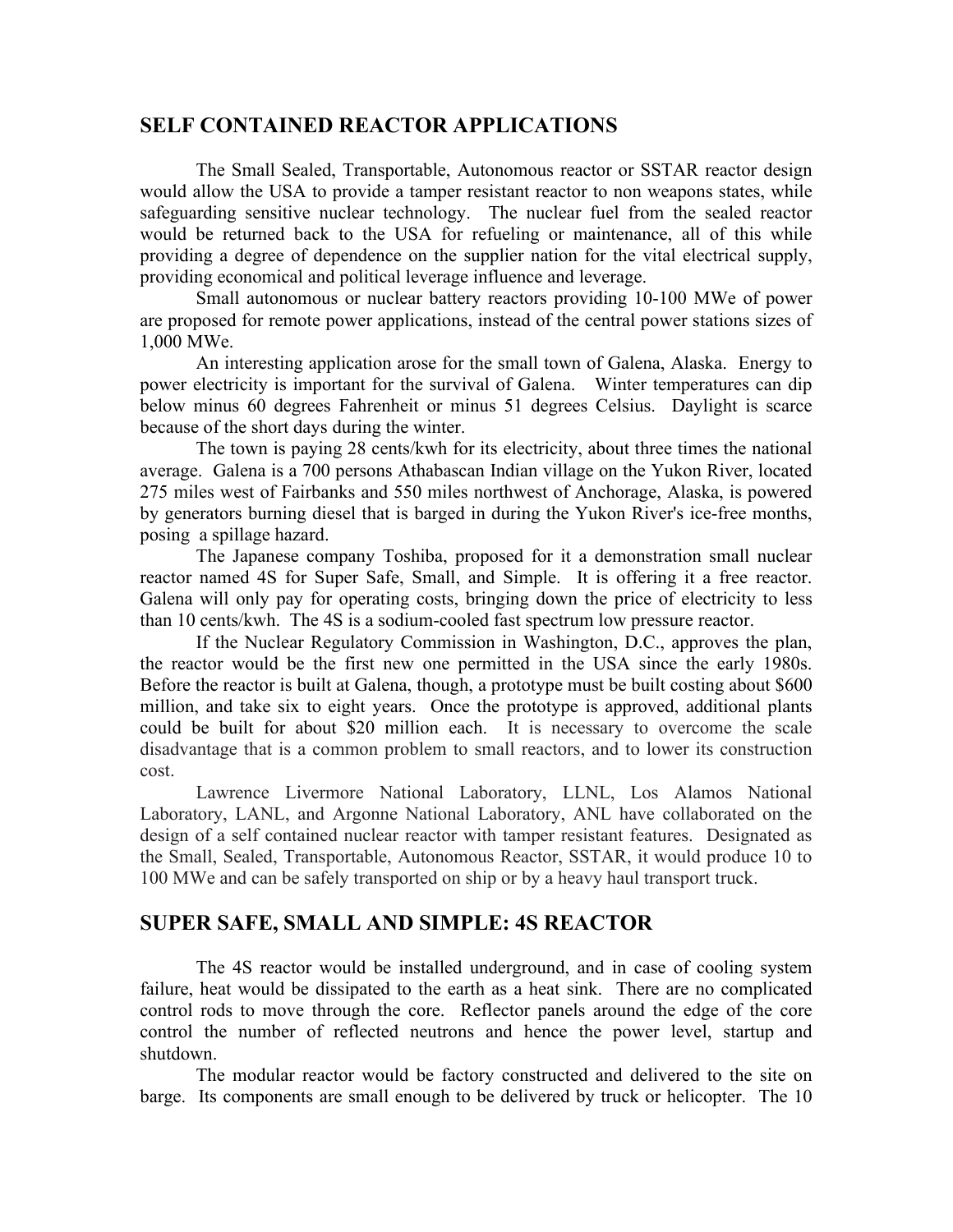MWe would cost 2,000 \$/kWe or \$20 million. The reactor would require minimal maintenance over its 30 years lifetime. The electrical power plant would require the same number of employees as diesel powered plant.

The design is described as inherently safe. It uses liquid sodium at atmospheric pressure, not highly pressurized water, to extract the heat away from the core.

Sodium allows the reactor to operate about 200 degrees hotter than most power reactors increasing its thermal efficiency, but still keep the coolant depressurized. Light water reactors operating at high pressure could lose their pressurized coolant through flashing if suddenly depressurized as a result of a pipe rupture or leak.

The design uses uranium enriched to 20 percent in  $U^{235}$  and would generate power for 30 years before decommissioning.



Figure 1. 4S Toshiba reactor configuration.

The 4S is designated as a nuclear battery. The power comes from a core of nonweapons-grade uranium about 30 inches in diameter and 6 feet tall. It would put out a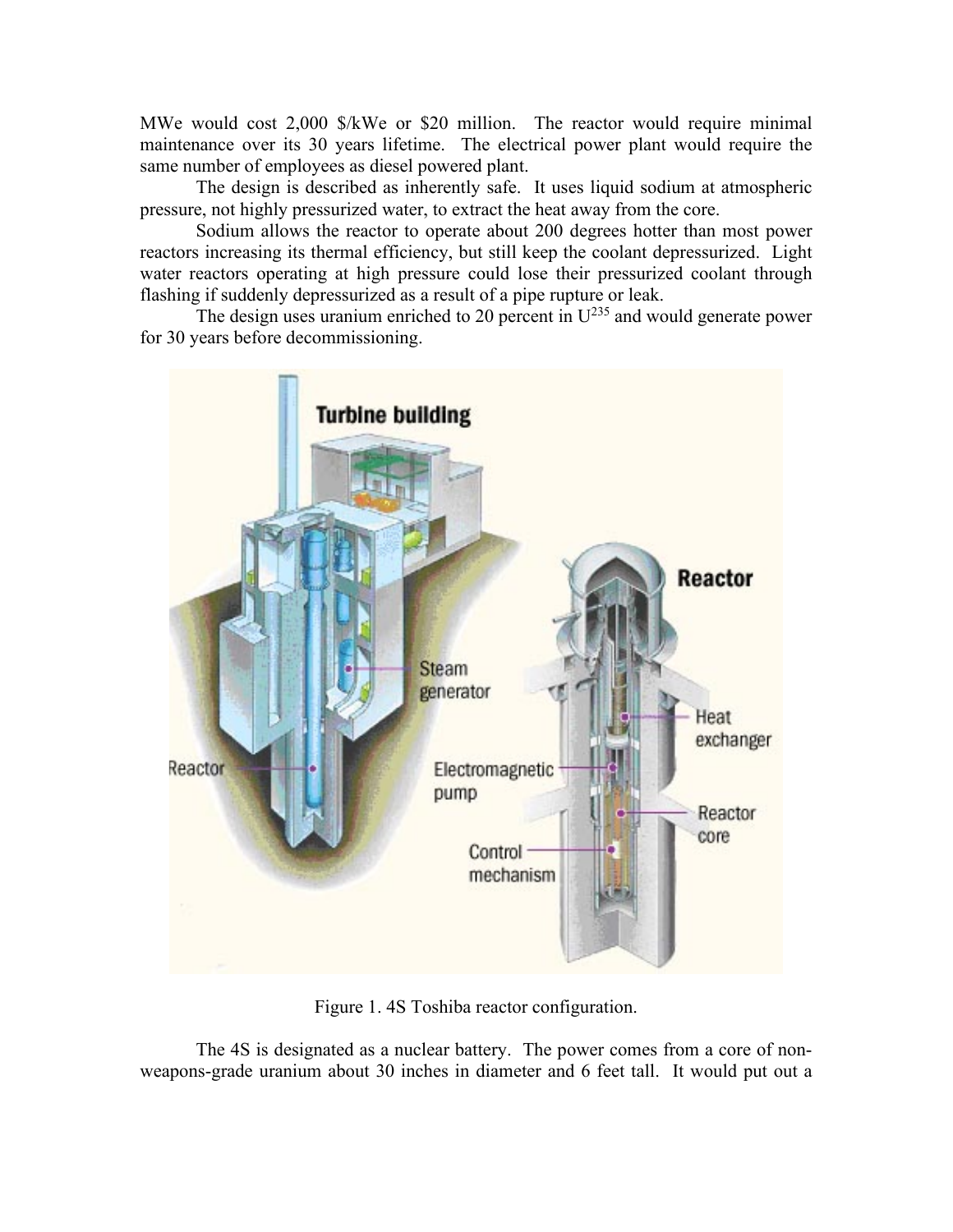steady stream of 932 degree Fahrenheit heat for three decades but can be removed and replaced like a flashlight battery when the power is depleted.

The reactor core would be constructed and sealed at a factory, then shipped to the site. There it is connected with the other, non nuclear parts of the power plant to form a steel tube about 70 feet long with the nuclear core welded into the bottom like the eraser in a pencil. The assembly is then lowered into a concrete housing buried in the ground, making it as immune to attack or theft as a missile in its silo.

The reactor has almost no moving parts except for a magneto-hydro-magnetic pump and doesn't need many operators. The nuclear reaction is controlled by a reflector that slowly slides over the uranium core and keeps it in a critical condition.

Because of its design and small size, the reactor cannot overheat or melt down. The nuclear reaction heats liquid sodium in the upper portion of the reactor assembly. It circulates by convection, eliminating pumps and valves that need maintenance. The water coolant liquid extracts the heat from the primary Na coolant and does not activate. Because the reactor assembly is enclosed in a thick steel tube, it will withstand earthquakes and floods.

Liquid sodium eliminates corrosion, which is a possible cause of light water nuclear power plant accidents. The probability of radioactive material leakage for this system would be low.



Figure 2. Core design of the 4S reactor concept.

### **TECHNICAL SPECIFICATIONS**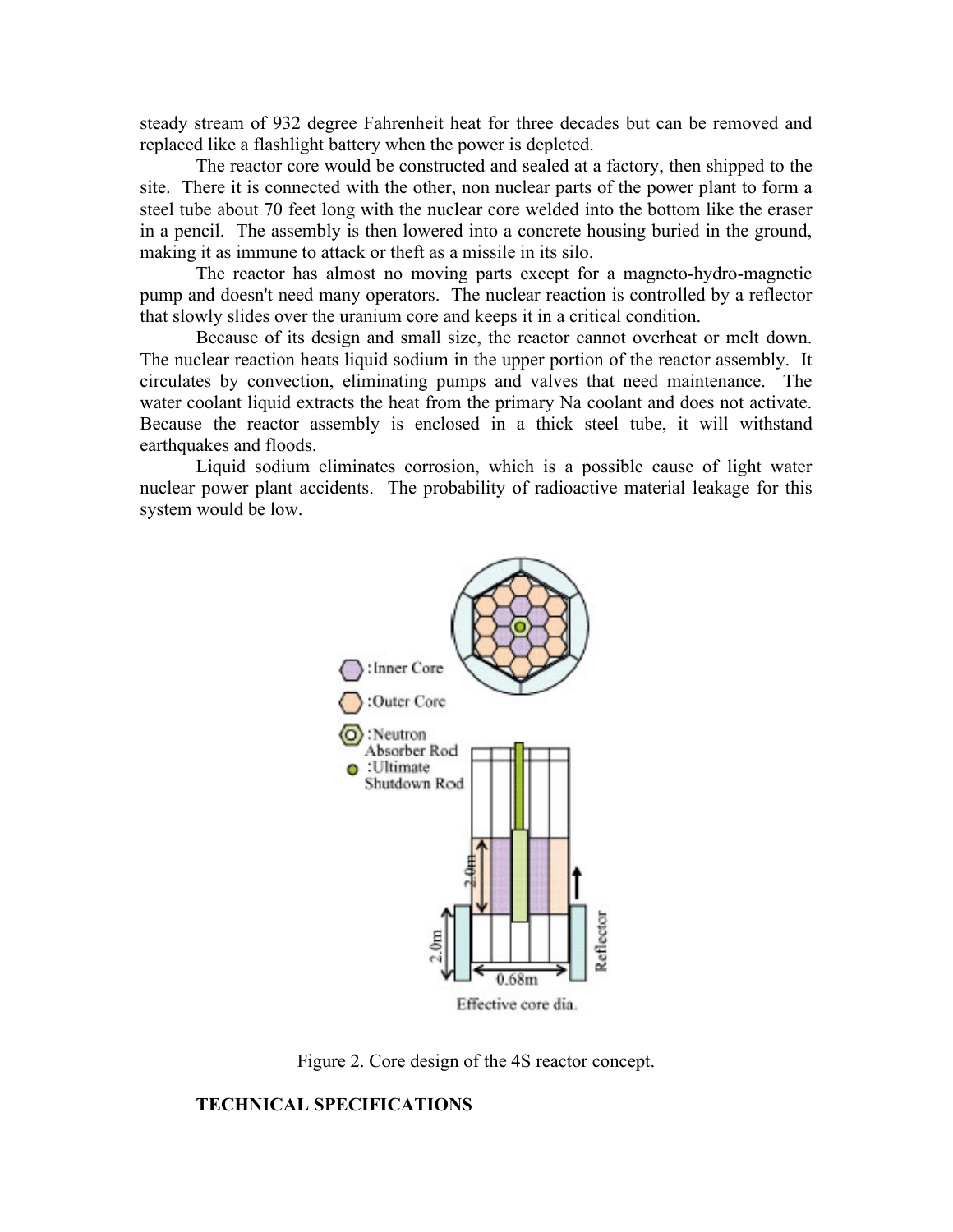The 4S reactor design has been described as a nuclear battery. The plant is a small, sodium cooled fast reactor with a rather technologically advanced, compact steam turbine secondary system. Though it is based on sound engineering design work dating back to 1988, there are some areas where the designers and manufacturers will be pressing the boundaries of the known in terms of chemistry, materials, equipment reliability and fluid flow.

The core heat source for this plant is quite compact; it is only about 0.7 meters in diameter and about 2 meters tall. This section of the plant would be at the bottom of the 30 meter deep excavation inside a sealed cylinder, a location that helps to provide the driving force needed for natural circulation cooling and that provides an impressive level of nuclear material security. The active core material is a metallic alloy of uranium, plutonium and zirconium. The material has been extensively tested but it has not been commercially produced and used as a reactor fuel.

| Electrical output                       | 10 MWe                                  |
|-----------------------------------------|-----------------------------------------|
| Thermal output                          | 30 MWth                                 |
| Core Lifetime                           | 30 years                                |
| Fuel                                    | Metallic U-24Pu-10Zr                    |
| Primary electromagnetic pumps           | 2, serial                               |
| Secondary electromagnetic pumps         | 4, parallel                             |
| Intermediate heat exchanger tube length | 2.6 <sub>m</sub>                        |
| Steam generator type                    | Once through, Double wall tube, helical |
|                                         | coil                                    |
| Seismic isolation                       | Horizontal                              |

Table 1. Specifications of the 4S reactor design.

The 30 year lifetime for the core is achieved through a variety of mechanisms. The core is a metallic alloy cooled by sodium and the overall reactivity is controlled through the use of a movable reflector instead of neutron absorbing control rods. Because of these features, which differ from those of conventional water cooled reactor technology, more of the neutrons that are released by fission either cause a new fission or are absorbed by fertile materials like  $U^{238}$ . When fertile materials absorb neutrons, they become fissile and useful as fuel the next time that they are struck by a neutron. It is unclear from available technical materials whether or not the 4S actually produces more fuel than it uses, that is, whether or not it is a breeder reactor, but it is clear that the efficient use of neutrons for converting non fuel materials into fuel materials helps to increase its projected 30 years lifetime.

A hexagonal core barrel was adopted and the reflectors were arranged at the position near the fuel assembly, as a result, a relative increase in the reflector worth was achieved (Fig. 2). Additionally, the required reflector worth was decreased by adopting a fixed absorber.

A loop type cooling system was adopted for the miniaturization of the reactor vessel and the physical superiority reduction of the nuclear reactor system (Fig.3). The cooling system was designed as one loop, and composed of the integrated equipment that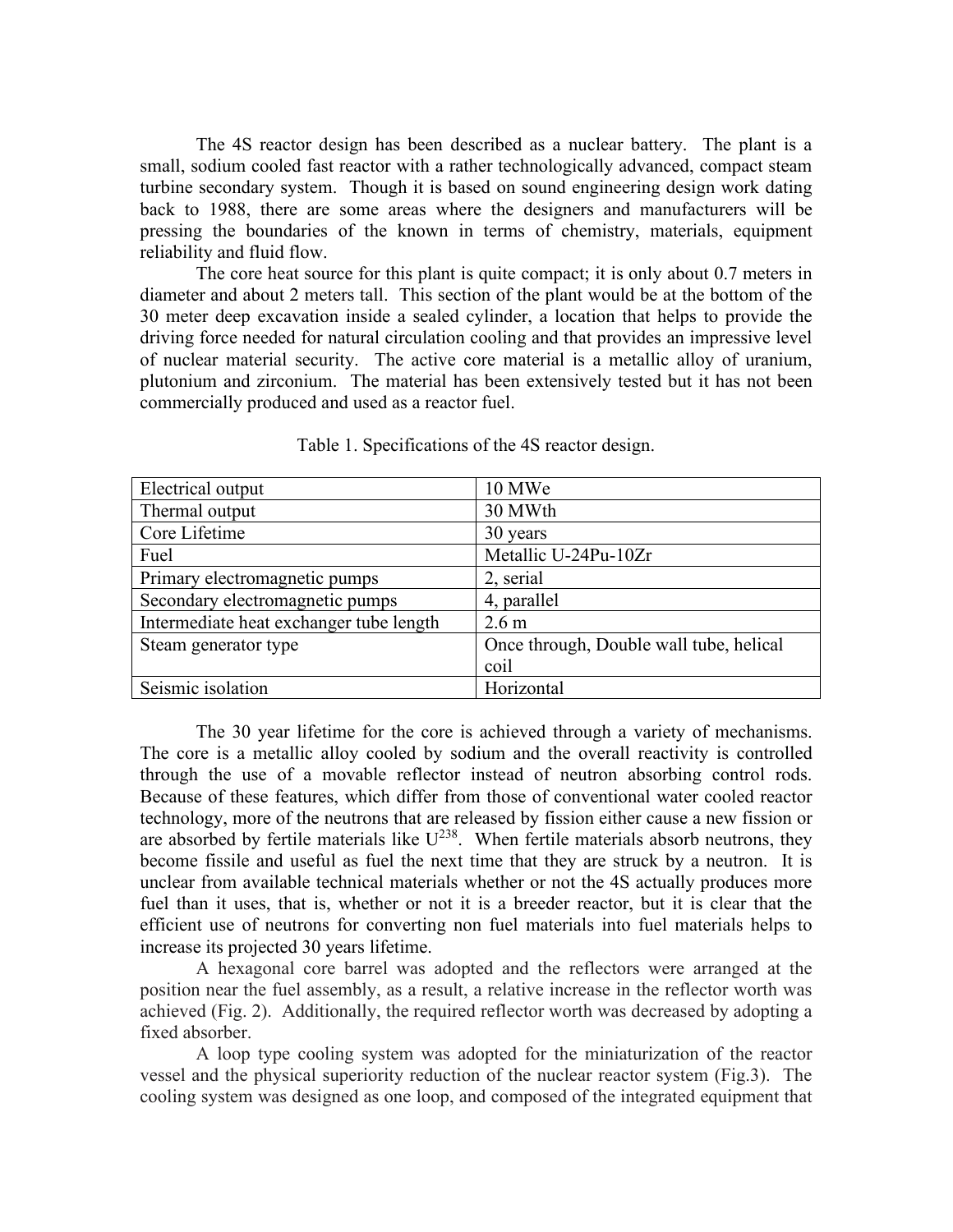included the primary and secondary electromagnetic pumps (EMPs), intermediate heat exchanger (IHX) and steam generator (SG).

## **SAFETY ASPECTS**

The safety of the plant is achieved by maintaining a negative temperature coefficient of reactivity throughout the life of the core, and by providing sufficient natural circulation and heat removal capabilities to prevent overheating the core. A negative temperature coefficient of reactivity means that an increase in core temperature will cause a decrease in core power. If the temperature increases too much, the core will shut itself down.

A shutdown reactor still produces heat from the decay of radioactive materials, so there must be some mechanism provided to remove the generated heat. That is the job of the natural circulation and heat removal characteristics.

The use of sodium cooling contributes to the heat removal ability because it is a liquid over a wide range of temperatures, even if the cooling system is kept at atmospheric pressure. In water cooled reactors, which are often required to maintain pressures of 2000 psi, a loss of pressure can be a problem because the cooling medium will flash from a liquid to a gas, which has a much lower ability to remove heat. Since the major possible cause of a pressure loss is a cooling system leak, the hot high pressure water also implies the need for a very strong and pressure tight secondary containment system. The need to maintain a high pressure drives many of the design features and operating procedures for light water reactors; liquid metal cooling changes the equation and shifts some of the concern away from pressure maintenance.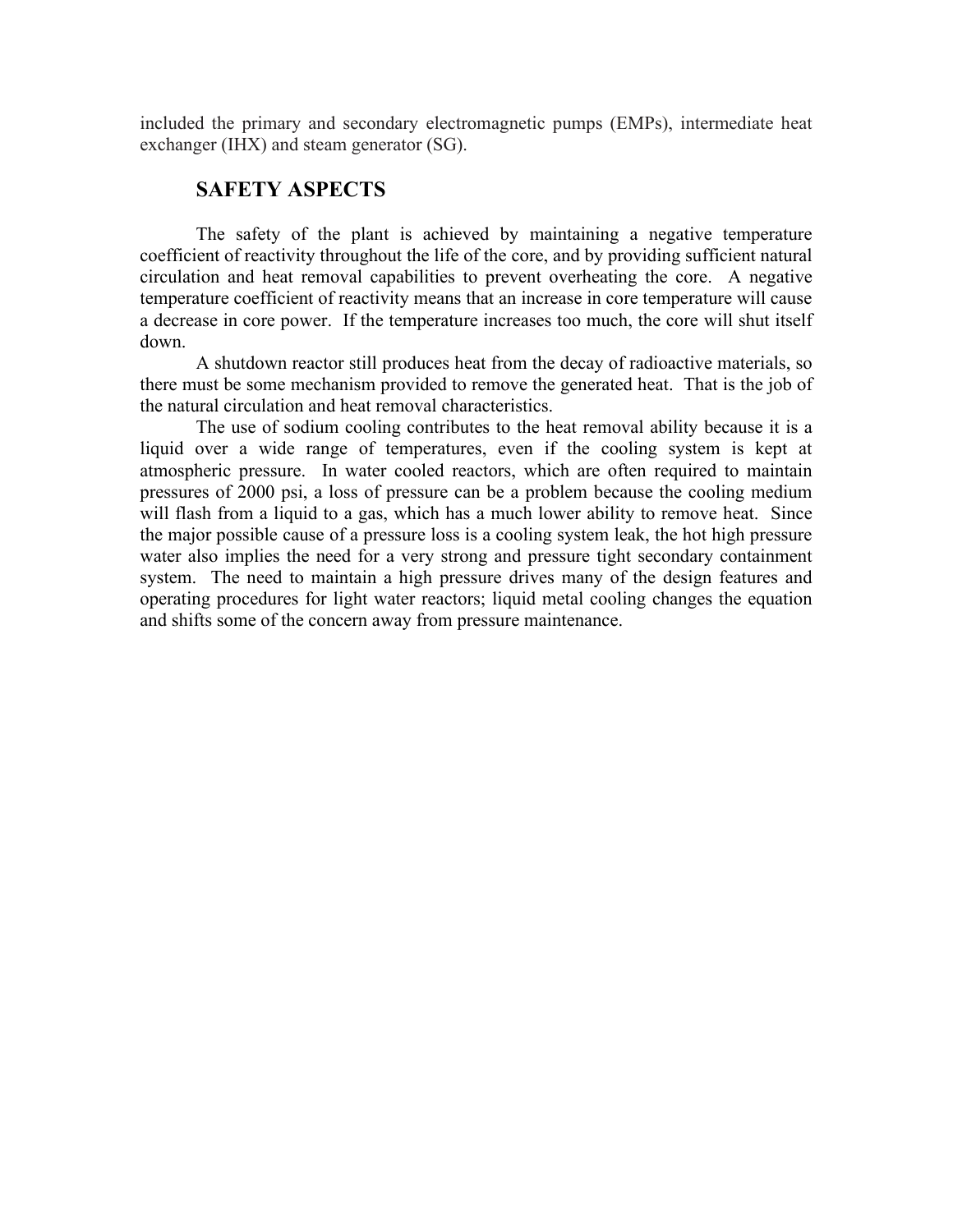

Figure 3. Parallel configuration of the 4S reactor showing its core and Intermediate Heat Exchanger (IHX).

Liquid sodium cooling also allows the 4S system to produce higher quality steam than is available in a light water reactor because higher coolant temperatures are readily achievable. The system will produce steam temperatures on the order of 500 degrees C or 932 degrees F, which is considerably higher than the 260 degrees C or 500 degrees F temperatures available in conventional water cooled reactors. Higher temperature steam improves thermodynamic efficiency and allows the production of more power per unit size of machine.

The small fast reactor 4S has been under development in Japan since 1988. The core of the 4S doesn't receive severe damage under ATWS or Anticipated Transient Without Scram (ATWS) accidents because of its negative reactivity coefficients leading to a passive reactor shutdown under accident conditions. The core can be cooled with the decay heat removal system or DHRS using the natural circulation force under the PLOHS or Protected Loss Of Heat removal System (PLOHS) postulated accident event.

It is thought that this small fast reactor can contribute to a multipurpose utilization of nuclear power as an electrical power supply, heat supply, and desalting of seawater, in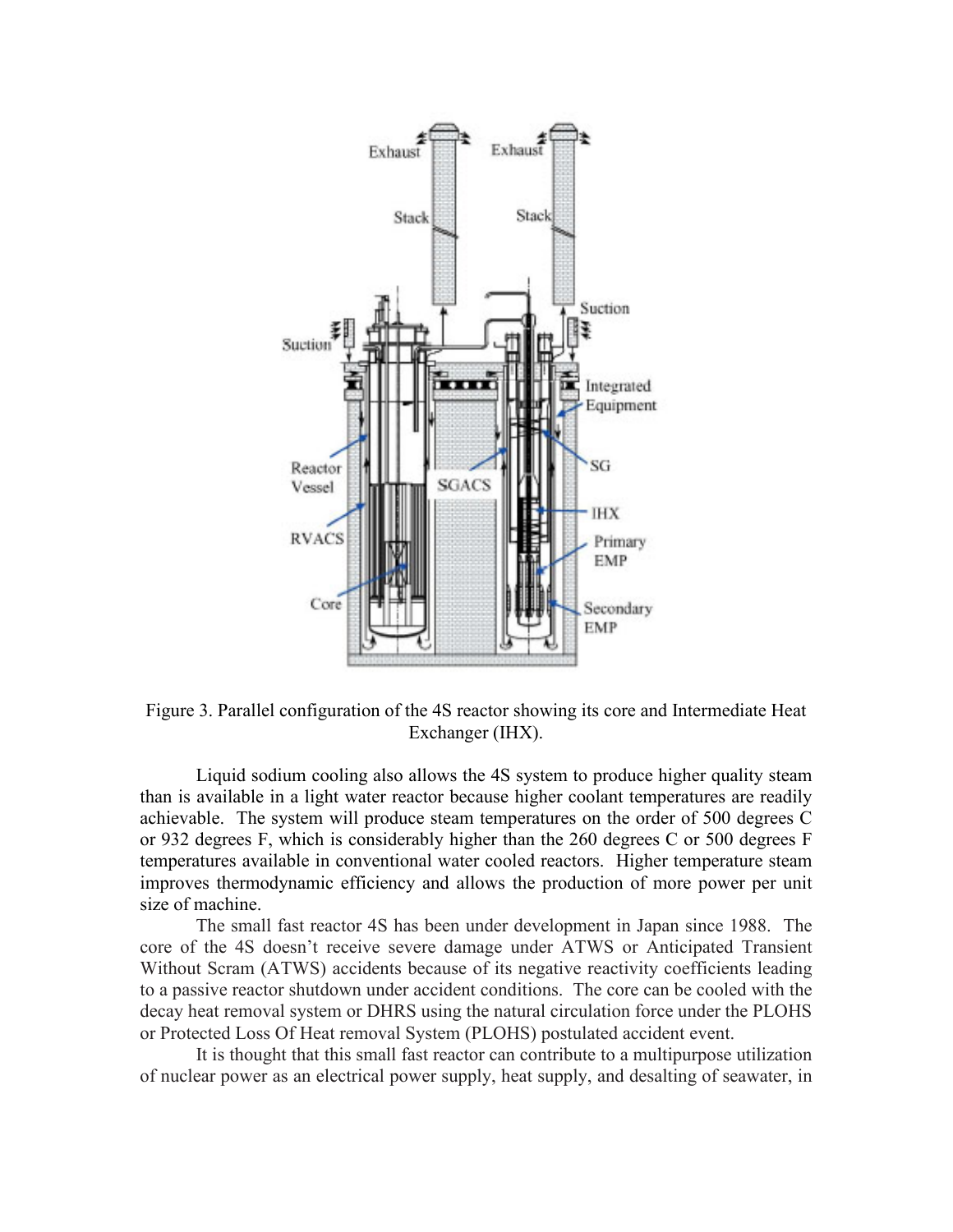remote regions like islands where the power transmission infrastructure cannot be maintained.

#### **SMALL, SEALED, TRANSPORTABLE AUTONOMOUS REACTOR (SSTAR)**

The Small Sealed, Transportable, Autonomous reactor or SSTAR reactor design is conceived to allow the USA to provide a tamper resistant reactor to non weapons states, while safeguarding sensitive nuclear technology. The nuclear fuel from the sealed reactor would be returned back to the USA for refueling or maintenance, all of this while providing a degree of dependence on the supplier nation for the vital electrical supply, providing economical and political leverage influence and leverage.

Three USA national laboratories: Lawrence Livermore National Laboratory, LLNL, Los Alamos National Laboratory, LANL, and Argonne National Laboratory, ANL have collaborated on the design of a self contained nuclear reactor with tamper resistant features. Designated as the Small, Sealed, Transportable, Autonomous Reactor, SSTAR, it would produce 10 to 100 MWe and can be safely transported on ship or by a heavy haul transport truck.

The SSTAR is meant to be a self contained reactor in a tamper resistant container about 15 meters in height and 3 meters in diameter with a weight that does not exceed 500 tons, making it transportable by train , heavy haul trucks and ships. It is intended for cost effective process heat, electricity, hydrogen, and fresh water production. It could be deployed anywhere in the world. It also meets the needs of the USA Nuclear Regulatory Commission (NRC) which oversees more than 100 reactors built in the 1970s and 1980s in the USA. The present concept could provide a secure, cost effective replacement for these aging nuclear power plants, as well as fossil fuel power plants, particularly in isolated remote sites.

#### **TECHNICAL SPECIFICATIONS**

The SSTAR is a Pb cooled fast neutron spectrum reactor capable of producing 10 to 100 MWe of power with a reactor system that can be shipped in a shipping cask. Fast neutron reactors do not use moderators such as water and graphite. Instead heavier non moderating elements such as Na, Na-K eutectic, Pd or Bi are used as coolants. The neutron energy in this case is around 250 keV, instead of 0.025-0.05 eV in thermal neutron energy reactors. With a fast neutrons spectrum, fast reactors are capable at breeding their own needs in fissile fuel in the form of  $Pu^{239}$  from  $U^{238}$ , and then internally burn it for their own need without being refueled over their lifetime which can reach 30 years. The spent fuel can then be returned in its reactor vessel to a secure fuel recycling facility closing the fuel cycle and minimizing the high level wastes associated with nuclear reactors, since it is designed to burn most of its own waste over its 30 years design lifetime.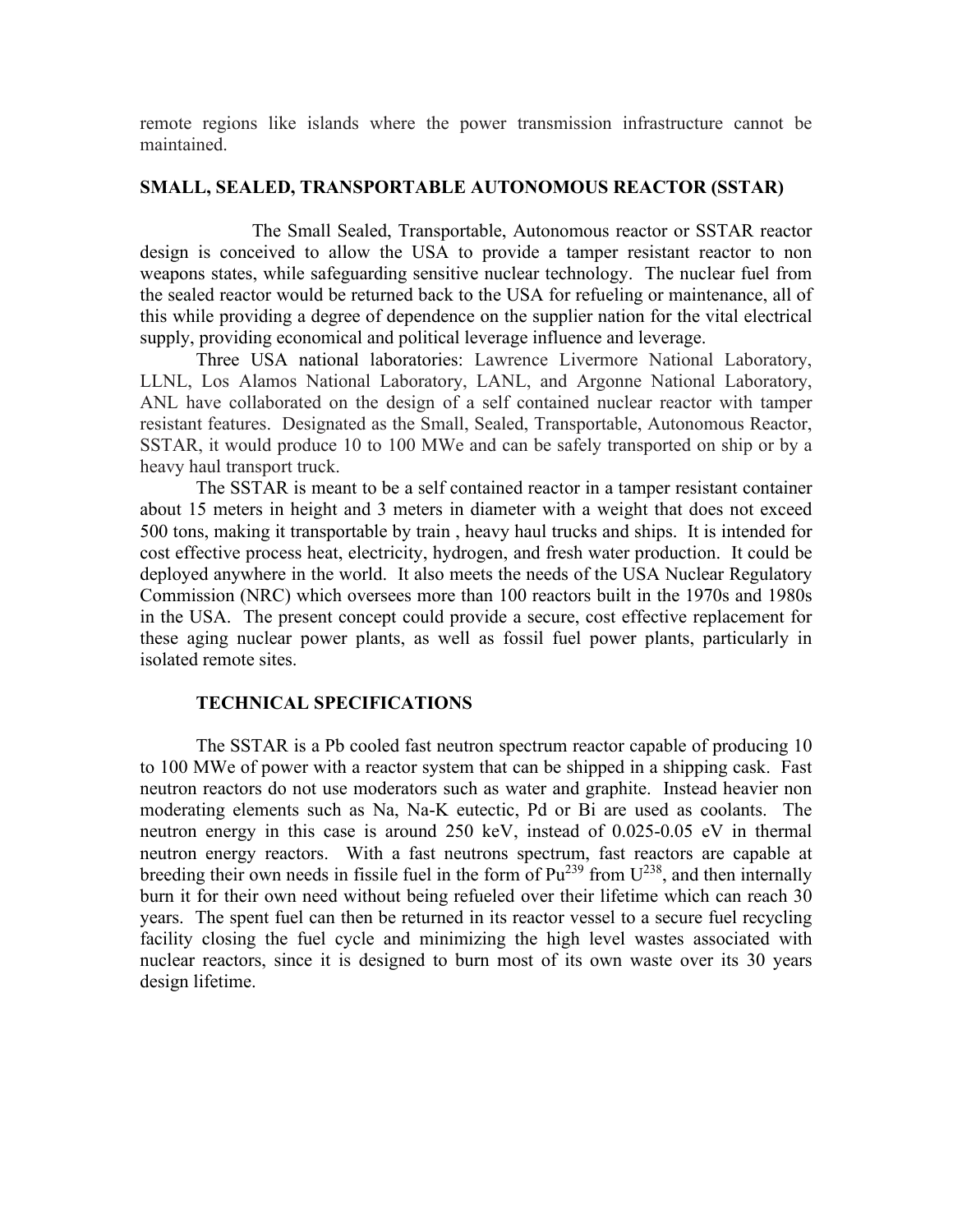

Figure 4. Schematic of Small, Sealed, Transportable, Autonomous Reactor, SSTR.

It addresses proliferation concerns is that no recycling of the fuel is necessary during the reactor's operation. The reactor has embedded detection and signaling systems identifying actions that threaten the security of the reactor. The design can include a passive method of shutting down and cooling of the reactor in xase of controls or hardware failures.

### **ECONOMICS**

Using Pb or a Pb-Bi alloy as coolants instead of water eliminates the need for large high pressure vessels and the associated piping that are needed if water were used a s coolant, since it can be operated at close to atmospheric pressure, which also entails a safety feature.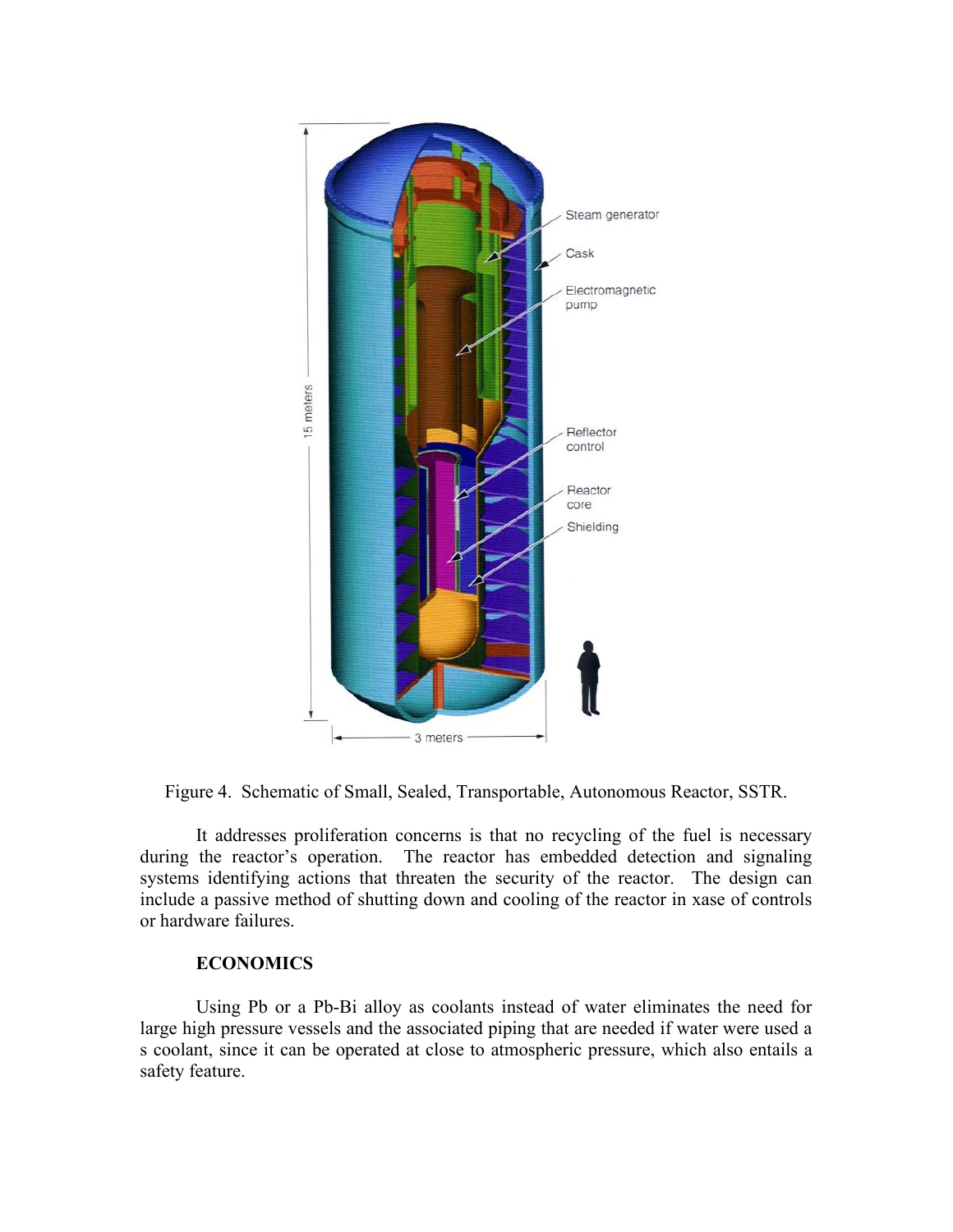The steam generator can be integrated into the pressure vessel leading to compact reactor size.

Without a refueling downtime and no spent fuel rods to be managed, fewer personnel are needed and the reactor can operate at a high capacity factor.

Liquid metal fast reactors operate at a high temperature around 800 degrees Celsius. This makes the production of hydrogen in addition to electricity possible. The hydrogen can be used in fuel cell vehicles.

#### **TECHNICAL CHALLENGES**

Lead, when alloyed with bismuth tends to corrode the fuel cladding and structural steel necessitating the control of oxygen in the coolant and the development of materials that can tolerate the high corrosion environment, as well as the long term exposure to fast neutrons leading to swelling and loss of ductility.

Passive cooling systems using natural convection need to be developed for a safe operation of the reactor over its lifetime. Packaging and transportation systems for the activated reactor vessel must be designed for its safe transport at the end of its design life.

#### **LICENSING**

The USA Nuclear Regulatory Commission (NRC) intends on licensing the SSTAR design using a new license-by –test approach rather than the existing license-by design approach presently followed. This is a process similar to the approach of certification airplanes followed by the USA Federal Aviation Administration (FAA). In the new approach, the prototype of the new reactor must demonstrate in a test environment that it can withstand rigorous safety tests including the failure of the active shutdown and the shutdown heat removal systems.

# **HYPERION POWER MODULE**

Hyperion Power is a private company formed to commercialize a small modular nuclear reactor designed by Los Alamos National Laboratory, LANL meant for controlling fissile nuclear material in a transportable, yet nonproliferation context.

The Hyperion Power Module was originally designed to provide electricity and steam for the mining and refinement of oil shale and oil sands but they can be utilized for any number of mining and industrial applications.

The module would provide significantly less expensive power, at \$3-5 per million BTU instead of the current \$9-14 per million BTUs. They can reduce the cost of extracting and refining oil shale and tar sands and make these efforts worth the capital investment to jump-start shale operations and improve the cost-efficiency of existing oil sands facilities.

The units can play a role in providing power for permanent bases in the USA and around the globe, especially in remote locations independent of the local, often more fragile and vulnerable, public utility.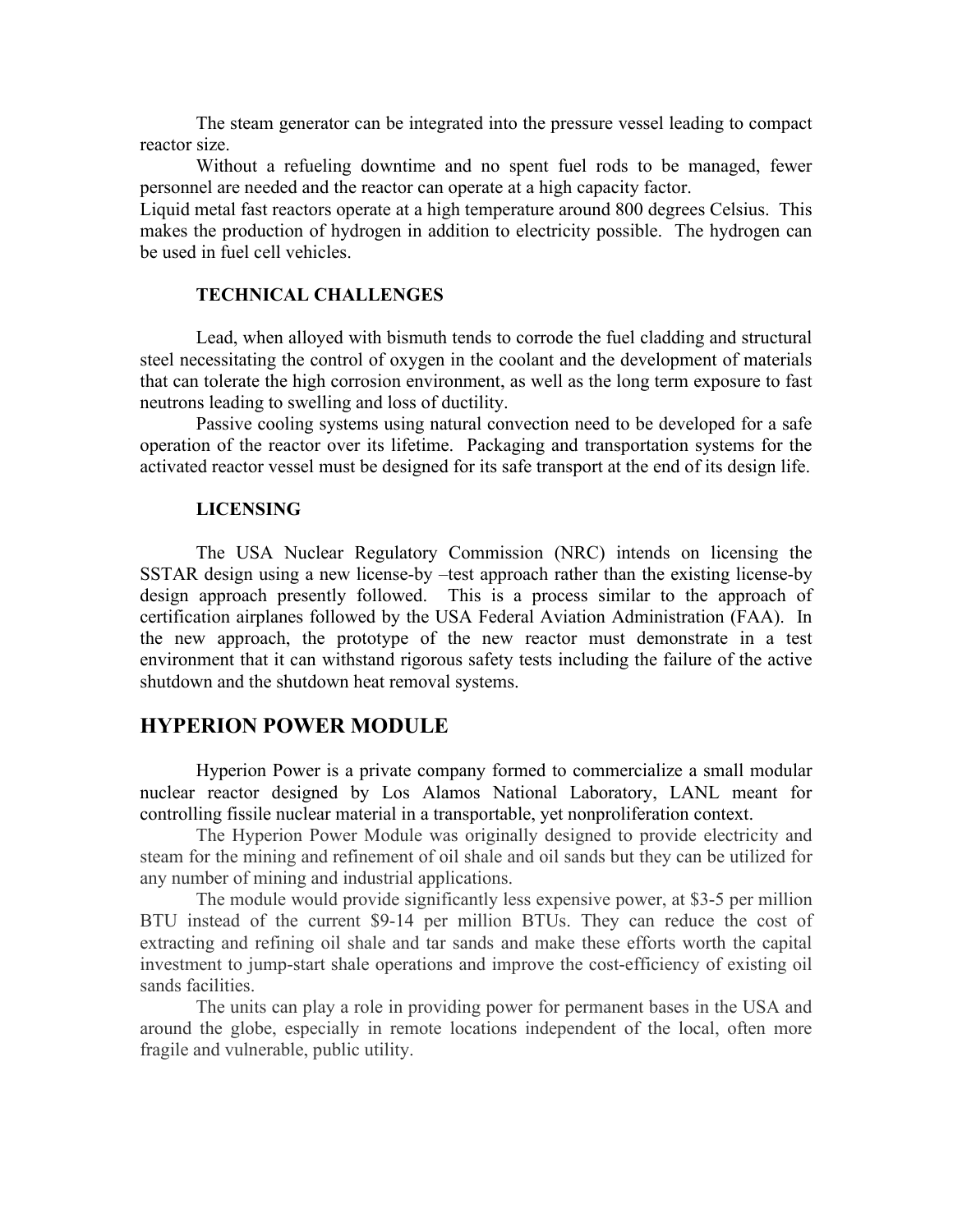

Figure 5. Hyperion Power Modulewith two 25 MWe units. Source: Hyperion Power.

| Reactor power           | 70 MWth                              |
|-------------------------|--------------------------------------|
| Electrical output       | 25 MWe                               |
| Lifetime                | $8-10$ years                         |
| Size                    | $1.5 \text{ m} \times 2.5 \text{ m}$ |
| Weight                  | $<$ 50 tons                          |
| Structural material     | <b>Stainless Steel</b>               |
| Coolant                 | PbBi                                 |
| Fuel composition        | Stainless steel clad,                |
|                         | uranium nitride                      |
| Fuel enrichment         | $<$ 20 percent $U^{235}$             |
| Refuel on site          | No                                   |
| Sealed core             | Yes                                  |
| Passive shutdown        | Yes                                  |
| Active shutdown         | Yes                                  |
| Transportable           | Yes, intact core                     |
| Factory fueled          | Yes                                  |
| Safety and              | Two redundant shutdown               |
| <b>Control Elements</b> | systems and reactivity               |
|                         | control rods                         |

Table 2. Technical Specifications of the Hyperion Power Modules.

# The Hyperion Power Module has the following characteristics:

1. Transportable: Unit measures about 1.5m wide x 2.5m tall and fits into a standard fuel transport container to be transported by ship, barge, rail, or truck. The modular design allows for easy and safe transport.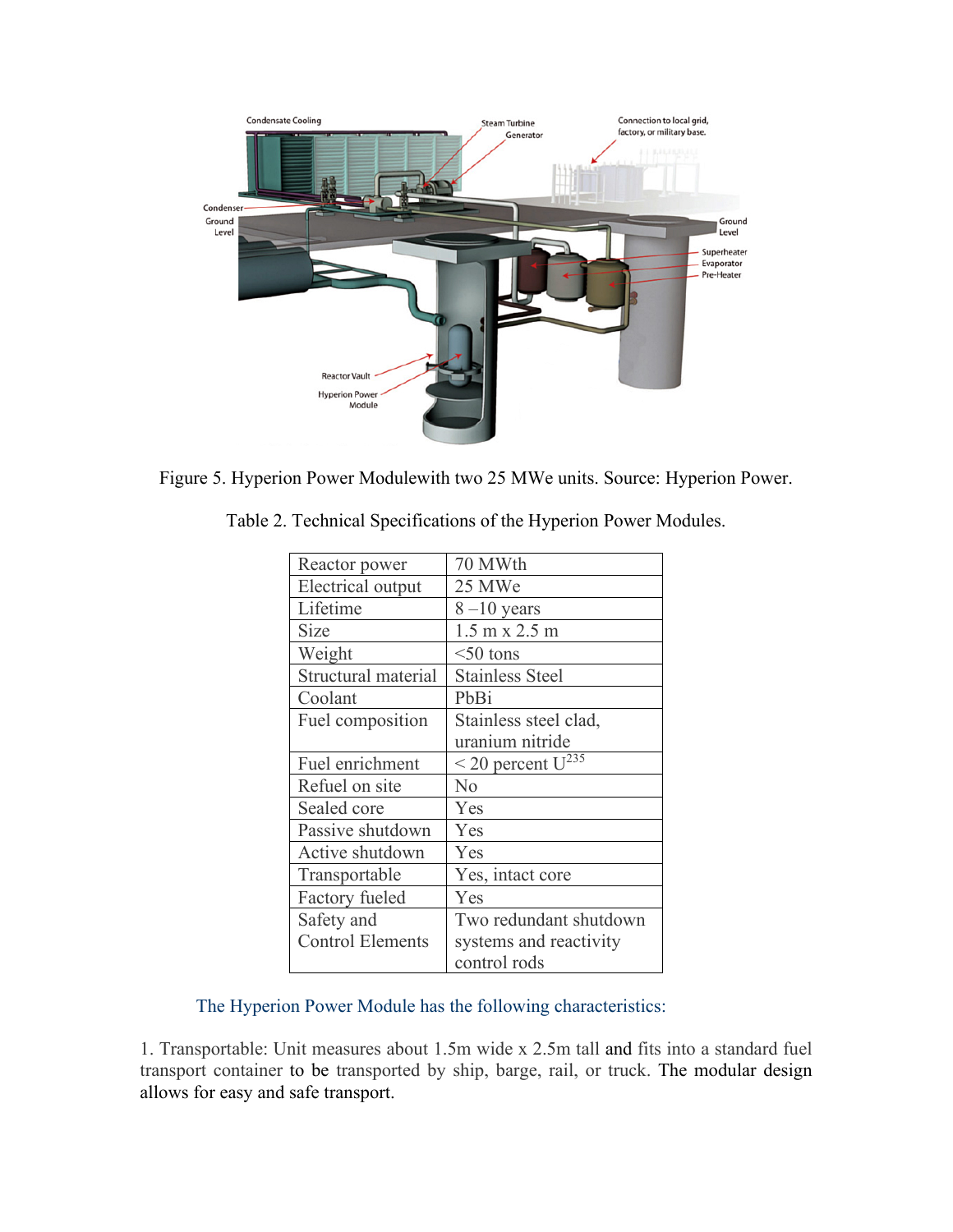2. Sealed Safe and Secure Core: The core would be factory sealed without need for infield refueling with a closed fuel cycle. The unit is to be returned to the factory for fuel and waste disposition.

3. Safety: The system would prevent accidents through a combination of inherent and engineered features. It possesses an inherent negative feedback that keeps the reactor stable and operating at a constant temperature. The module is sited underground. It is proliferation resistant, never to be opened once installed.

4. Operational Simplicity: Operation is limited to reactivity adjustments to maintain a constant temperature output of  $500^{\circ}$ C. It is meant to produce power for 8-10 years of operation.

5. Minimal In-Core Mechanical Components: The operational reliability is greatly enhanced by the reduction of multiple moving mechanical parts in the core.

6. Isolated Power Production: The electric generation components requiring maintenance are completely separated from the reactor, allowing existing generation facilities to be easily retrofitted and maintained.

# **URENCO U-BATTERY SMALL REACTOR**

Urenco Ltd. in Stoke Poges, England, the world's second-largest enrichment of nuclear fuel establishment, is advancing its attempt to supply radically smaller nuclear reactors in order to boost demand for its services. The company is developing, in conjunction with Amec Foster Wheeler Plc, a generation of small, modular reactors called "U-Batteries." Urenco's miniature reactors can generate 10 megawatts of power or heat, about 1 percent of what comes from a modern atomic plant [4].



Figure 6. Urenco small U-reactor pressure vessel and its steam generator.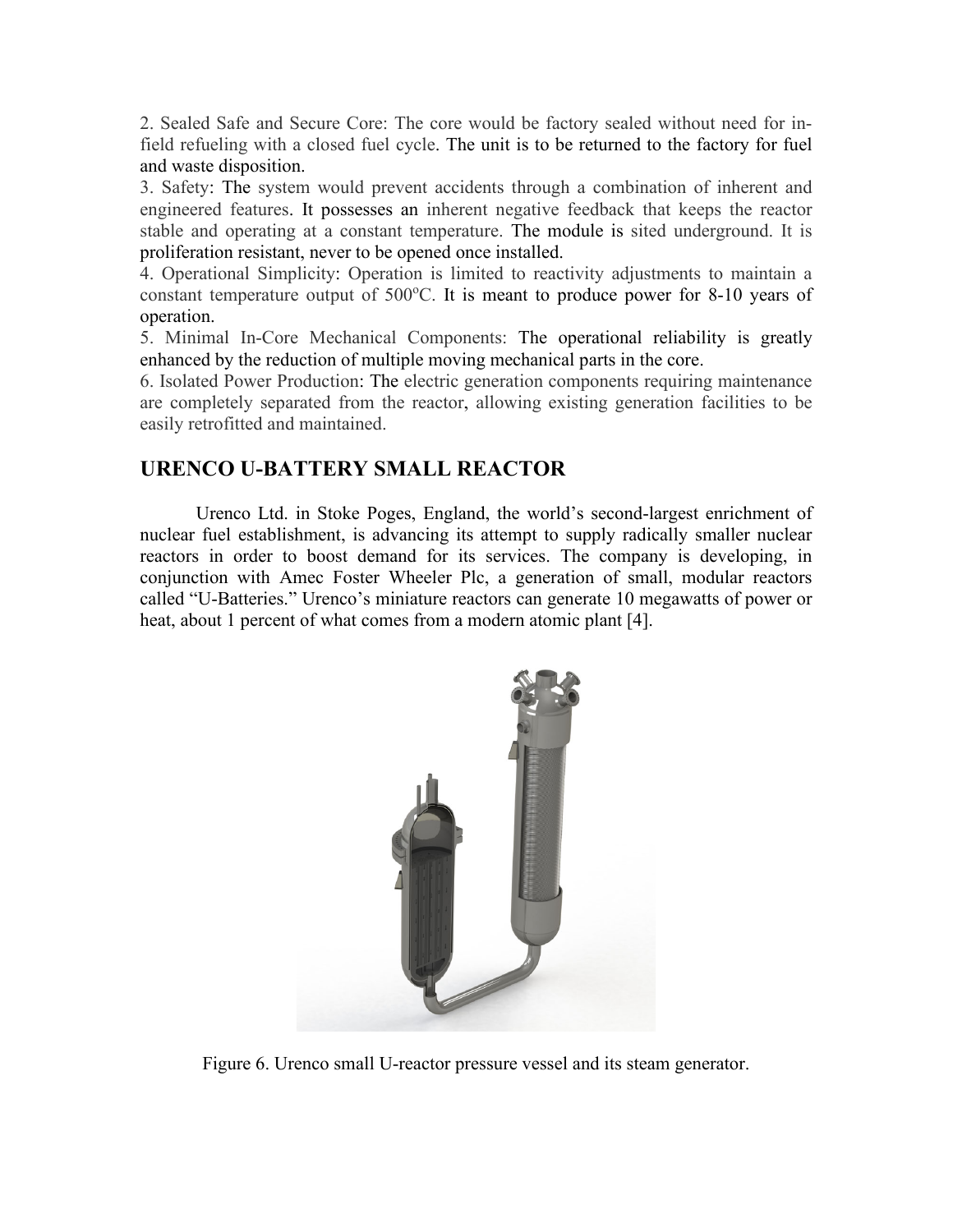

Figure 7. Urenco's U-Battery configuration.

With the U-Battery, Urenco is tapping into global interest in remaking nuclear power along smaller and more modular lines. Instead of being built on the giant scale of a traditional power plant, they would be small enough to fit in a 324-square-yard area of a soccer field's penalty box. The USA Nuclear Regulatory Agency approved the initial review stage of a first-of-its-kind modular reactor made by NuScale Power LLC in March 2017. Countries from China to the Philippines and Saudi Arabia have shown interest in scaled-down nuclear power plants. In August 2017, Urenco was among 32 companies shortlisted as eligible to compete for a contract to build the country's first commercial mini-nuclear plant.

The U-Battery is being developed for small towns and industries operating in areas beyond the reach of large nuclear plants. While a typical reactor generating a 1,000 megawatts of power would need pervasive grid access and dense populations for profitability, a U-Battery could make economic sense even in more remote areas with less concentrated economic activity.

The construction company Laing O'Rourke Plc as well as shipbuilder Cammell Laird Holdings Plc are part of the group developing U-battery. U-Batteries would use standardized gear produced in factories and could generate power at about 9 cents a kilowatt-hour, according to Urenco estimates. Central to the U-Battery design is its socalled TRISO fuel, a three-layered sphere with a uranium kernel that can withstand temperatures as high as 1,800 Celsius (3,272 Fahrenheit).

The company is in talks about conducting trials on a prototype in Canada and Poland and is about to start the licensing process [4].

# **NU-SCALE POWER MODULE SMALL REACTOR**

NuScale's Power Module became the first design to be accepted by the NRC for a full review in March 2017. The SMR is indeed smaller than any existing commercial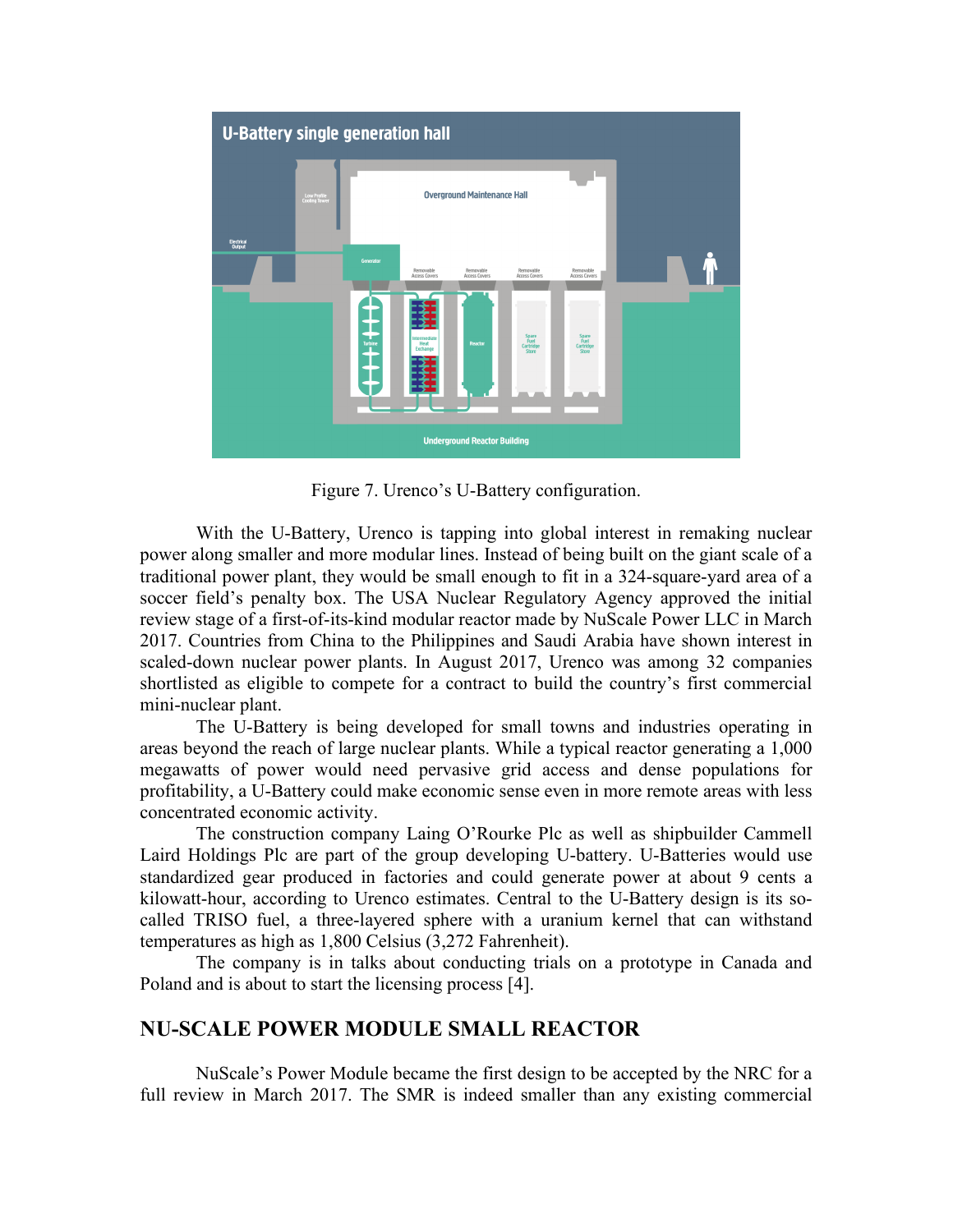reactors giving it great flexibility, low cost and a unique decay heat removal system. The first commercial NuScale power plant is planned for construction on the site of the Idaho National Laboratory for the Utah Associated Municipal Power Systems (UAMPS) and operated by nuclear operator Energy Northwest [5].

Originally developed at Oregon State University by NuScale co-founder and OSU nuclear physics professor Jose Reyes, now NuScale's chief technology officer, NuScale is partnered with Fluor Corporation a global engineering, procurement, and construction company with a 60-year history in commercial nuclear power. NuScale spent \$30 million dollars in testing, built large-scale test facilities and a unique control room multi-reactor simulator on the Campus of OSU [5].

This small modular reactor is economic, factory built and shippable, flexible enough to desalinate seawater, refine oil, load-follow wind, produce hydrogen, modular to make the power plant any size. The small size of each module changes the surfacearea-to-volume ratio such that the decay heat can be siphoned off easily so that the reactor would not melt down [5].



Figure 8. NuScale decay Heat removal concept [5].

The small size of the design, with its large surface-area-to-volume ratio, prevents any kind of meltdown. If power goes out, with no help the reactor cools over 90% of the heat in the first day by water convection, then 90% of the remaining heat by boiling off the water, then it is cool enough to slowly bleed what little heat is left off to the surrounding for as long as needed [5].

NuScale will build the SMR, UAMPS will own the SMR, Energy Northwest will operate the SMR and DOE will provide the site for the SMR on the grounds of its Idaho National Laboratory. UAMPS, an agency of the state of Utah, develops and operates power generation facilities to supply wholesale electricity to community-owned municipal power providers in Utah, Arizona, California, Idaho, Nevada, New Mexico, Oregon and Wyoming.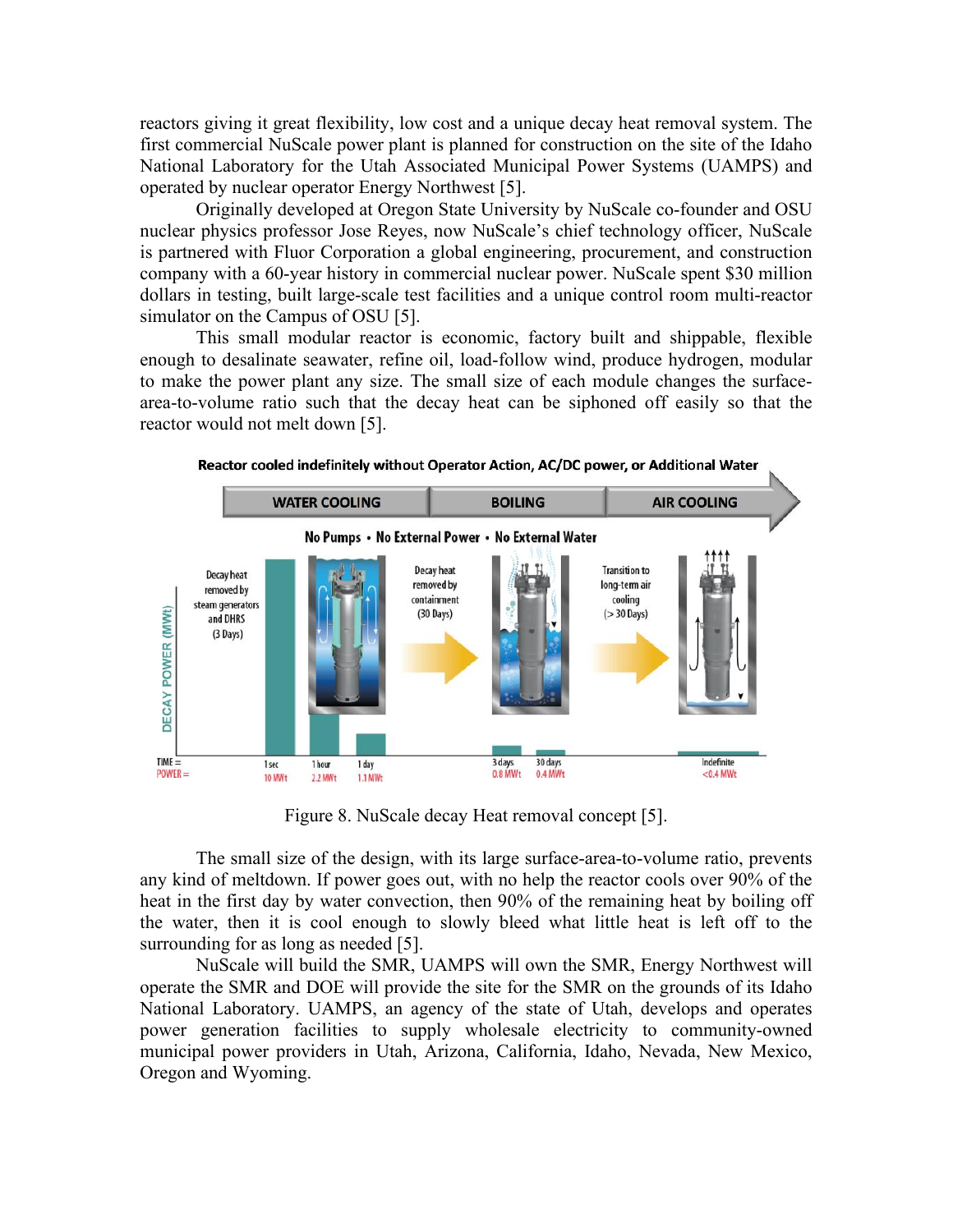NuScale's small power modules are about 50 MW each and 12 of them can be put together to make a power plant up to 600 MW. They use standard 17x17 PWR fuel assemblies, but only at half the height, with an average  $U^{235}$  enrichment of 3.8 percent. A single NuScale nuclear power module is 76-feet tall and 15-feet in diameter, and sits in a plant covering 32 acres or 0.05 square miles.



# **Typical Pressurized-Water Reactor**



Refueling of SMRs do not require the nuclear plant to shut down. The small size and large surface area-to-volume ratio of NuScale's reactor core, that sits below ground in a super seismic-resistant heat sink, allows natural processes to cool it indefinitely in the case of complete power blackout, with no humans needed to intervene.

The components of the NuScale reactor can all be manufactured in a factory prior to shipping and assembly at the site, removing a major cost issue with building new nuclear plants. The reactor pressure vessels and other large components can be manufactured with medium-sized forges. Estimates predict between 55 and 75 GW of electricity will come from operating SMRs around the world by 2035, the equivalent of more than 1,000 NuScale Power Modules [5].

### **ROLLS ROYCE SMALL MODULAR REACTOR, SMR**

Rolls-Royce Holdings Plc raised \$617 million to fund "the next generation of low cost, low carbon nuclear power technology." Rolls-Royce Group, BNF Resources UK Limited, and Exelon Generation Limited will develop small modular nuclear reactors (SMRs) that will allow the country to meet net-zero commitments. SMRs will be built in the UK and open for export to customers worldwide.

The USS Nautilus, SSN-571, commissioned in 1954, was the USA Navy's first operational nuclear powered submarine. Small nuclear reactors have been used in surface and submersible warships and icebreakers for many decades. The only revolutionary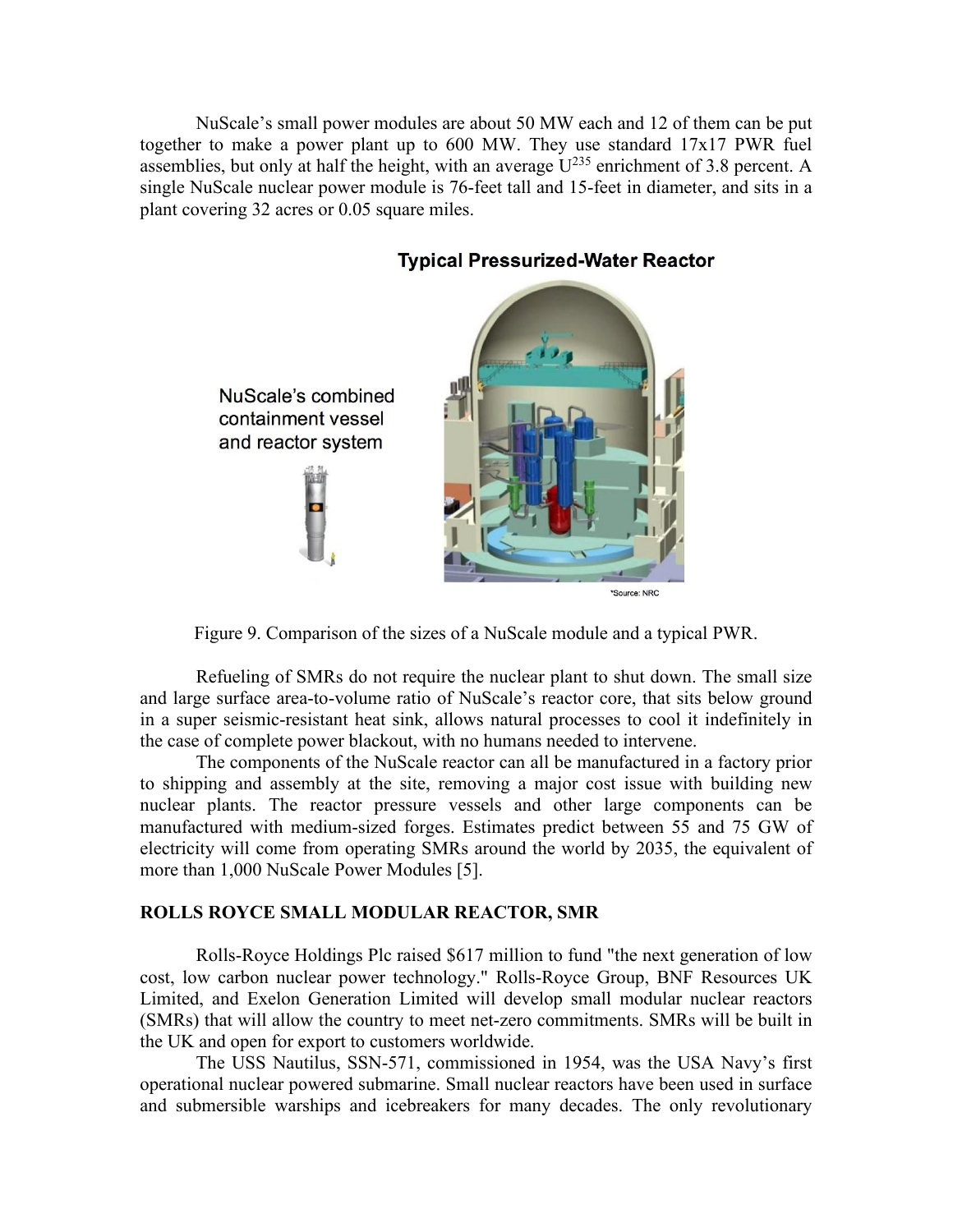aspect to SMR's will be getting them permitted by Western civilian accreditation authorities.



Figure 10. Rolls Royce Integral Small Modular Reactor SMR concept based on nuclear marine propulsion technology.

SMRs are a much cheaper solution than big nuclear power plants that have been in use for more than half a century. Nuclear power will be at the heart of the UK's strategy to reach net-zero carbon emissions in the coming decades, along with the rest of the world. R-R has been supplying nuclear reactors to the Royal Navy submarines for more than 60 years.

### **DISCUSSION**

The trace uranium in a typical train load of coal from the Powder River Basin that goes out the smokestack when you burn the coal has more thermal energy than the coal itself.

An application of small battery reactors is to provide a power source for remote communities, for electricity, process heat and to pump and process water.

At the core of the worldwide water problem is energy availability. During the past 25 years, electricity supplies have been extended to 1.3 billion people living in the developing world. Yet, roughly 1.6 billion people, or is 25 percent of the global population, still have no access to electricity, 2.4 billion people rely on traditional